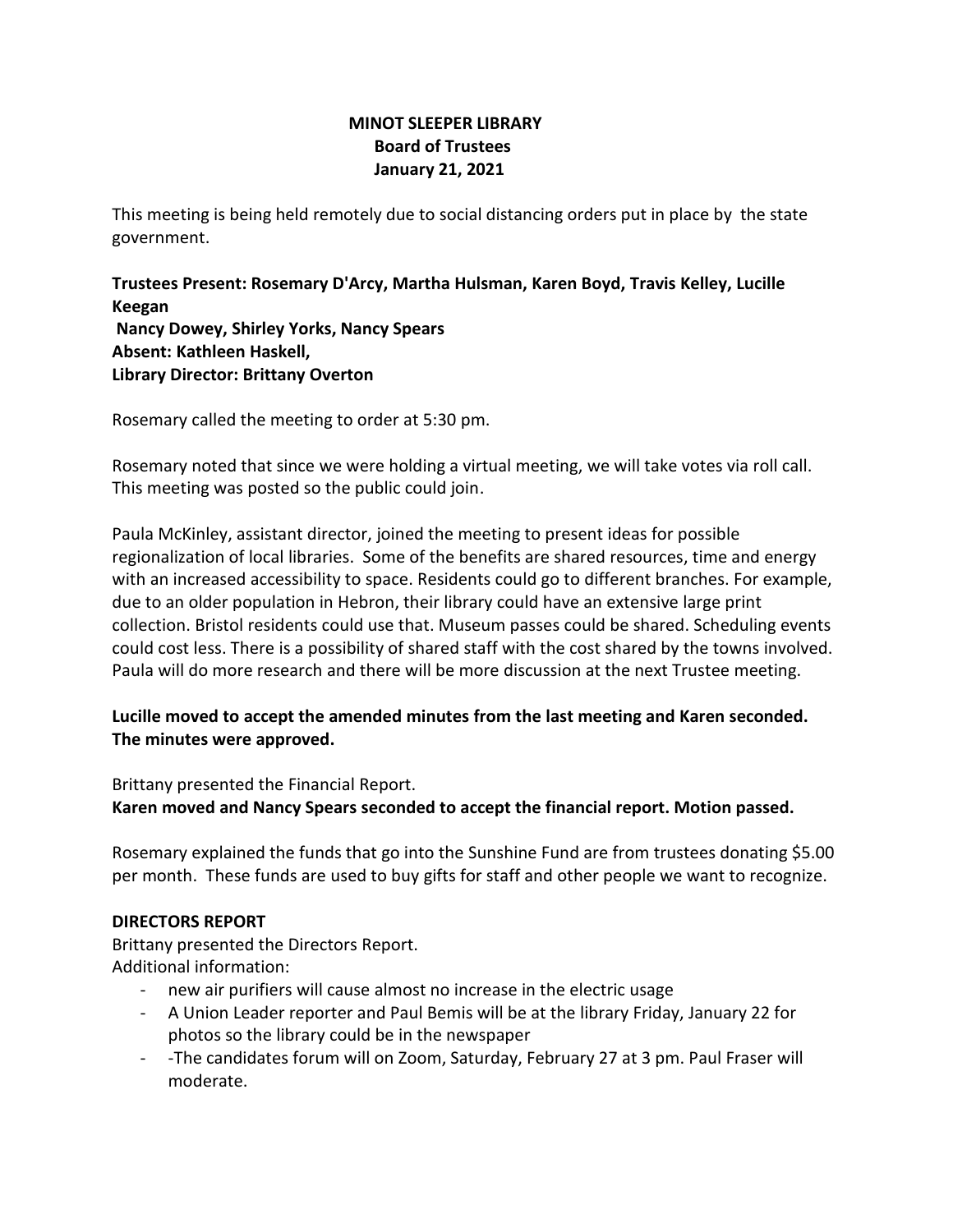- Brittany is working with Tucker Interiors to update the shelving quotes that were previously provided.
- Due to Rayanne's departure, Brittany needs to hire a part time staff person. Although she could use the person right now the consensus is to wait until there are more concrete plans for regionalization.
- A patron sent a very complimentary email to the staff thanking them.

## **NEW BUSINESS**

## Covid-19 update

There are many options to start to increase access to the library. After the trustees' discussion, Rosemary urged Brittany to talk with staff to figure when and how the library will open for more services.

# **Karen moved and Lucille seconded that the reopening will be based on Brittany and the staff's recommendation. Motion passed.**

Brittany will email the trustees the plan since it will start before our next meeting.

### **Strategic Planning**

Rosemary requested that by February 19, each working group send her:

- 1. list of accomplishments
- 2. work in progress
- 3. summary of activities
- 4. members

Rosemary reported that the Innovative Communication Working Group is working with a professor at PSU to conduct 3 focus groups for vision and mission; The three groups are: staff and trustees, loyal users and users who do not use the library very much.

# **Rosemary would like trustee permission to set up MOU with PSU. Martha moved and Shirley seconded the motion. Motion passed.**

Space Needs and Expanding Accessibility groups will meet.

Brittany and Rosemary will meet to develop a social media policy and present it at the February meeting. They have met to develop a calendar for tasks trustees need to do throughout the year. Rosemary will send it out so it can be discussed and approved at the next meeting. Brittany's annual review is due. Rosemary will send out blank copies to all trustees to be filled out and returned to her.

Rosemary recommends the following standing committees: Human Resources, Bylaws and Policies, Fundraising, Trustees are asked to email her which committee they would like to be on.

Rosemary has sent out the 2021 meeting schedule and an updated trustee list.

### **The meeting was adjourned at 6:35**

Next meeting is February 25,2021